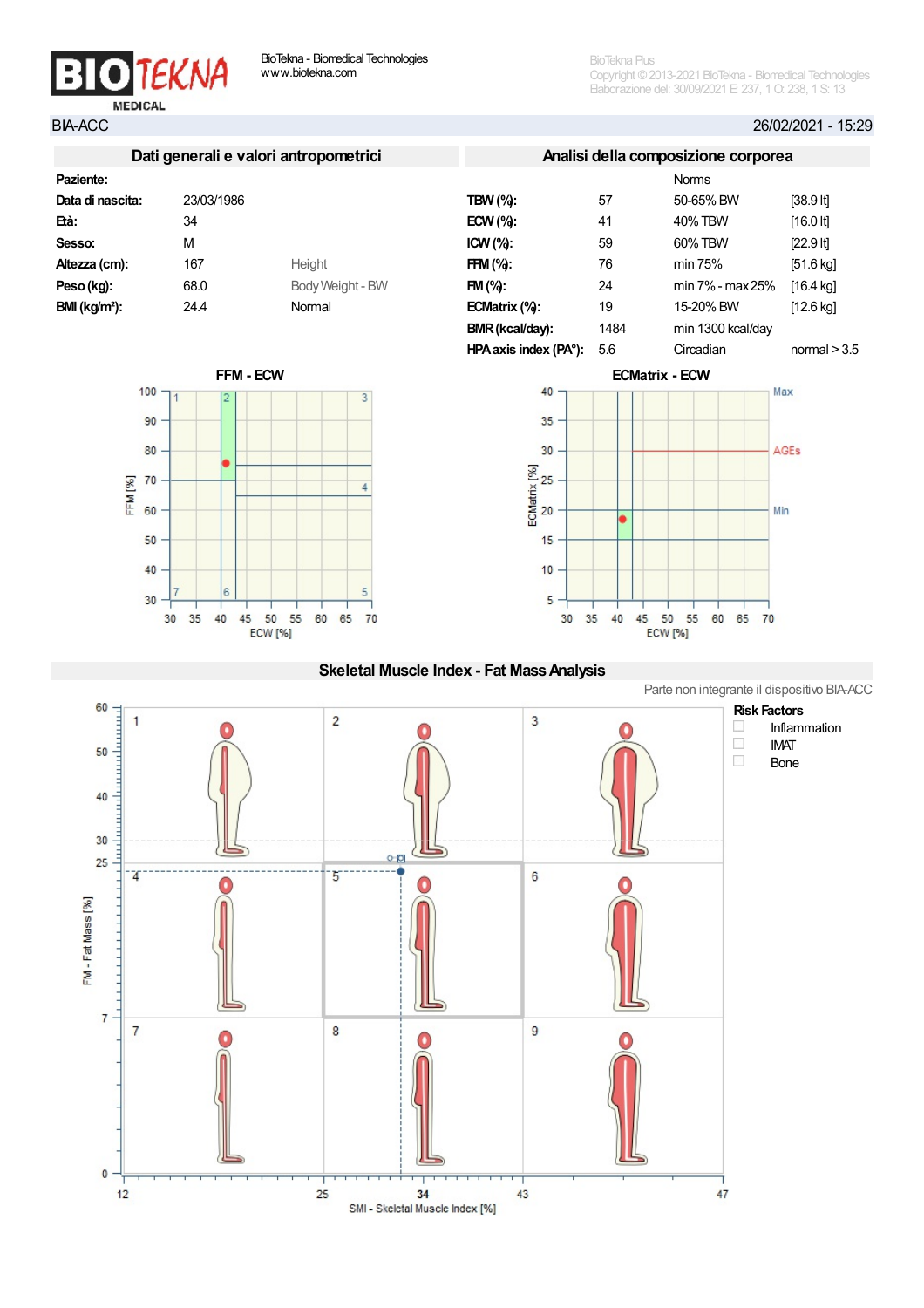

# Report analitico - non integrante il dispositivo BIA-ACC -

|              | <b>Soft Tissue Minerals</b>                  |                      |                                                                                                                                                                                           |                                         |  |  |
|--------------|----------------------------------------------|----------------------|-------------------------------------------------------------------------------------------------------------------------------------------------------------------------------------------|-----------------------------------------|--|--|
| Stm:         | $0.52$ kg<br>$min 0.4$ kg                    | <b>Body Density:</b> |                                                                                                                                                                                           |                                         |  |  |
| ECK:         | 64.0 mmol (2.5 g) 1.80% TBK<br>$max 2\%$ TBK | Bone:                | 4.4 kg                                                                                                                                                                                    |                                         |  |  |
| TBK:         | 3552 mmol (139 g)                            | T-score:             | $-0.4$                                                                                                                                                                                    | Valori nella norma                      |  |  |
|              | normal 3400 mmol                             | Bm:                  | <b>Bone</b><br>2.37 kg<br>$0.81$ kg<br>$0.031$ kg<br>$0.019$ kg<br>0.444 kg                                                                                                               |                                         |  |  |
| <b>TBNa:</b> | 3624 mmol (83 g)                             |                      |                                                                                                                                                                                           |                                         |  |  |
|              | ideal 2810 mmol, normal 65 - 85 g            | TBCa:                | $1.044$ g/cm <sup>3</sup> Normal density<br>normal 1.030 - 1.060 g/cm <sup>3</sup><br>min 3.9 kg, normal 4.7 kg<br>$min 2.1$ kg, normal $2.5$ kg<br>1.56% FFM<br>0.059% FFM<br>772.9 mmol |                                         |  |  |
| TBCI:        | 1776 mmol (63 q)                             |                      |                                                                                                                                                                                           | min 1.40% FFM                           |  |  |
|              | ideal 1918 mmol, normal 58 - 68 g            | <b>Bbuffer:</b>      |                                                                                                                                                                                           |                                         |  |  |
| K/Mg ratio:  | 4.7                                          |                      |                                                                                                                                                                                           | min 0.050% FFM                          |  |  |
|              | ideal 4.8, normal 4.6 - 5.0                  | TBMq:                |                                                                                                                                                                                           |                                         |  |  |
| O-PRAL:      | 22.3                                         |                      |                                                                                                                                                                                           | normal 0.013 - 0.030 kg                 |  |  |
|              | max 28                                       | TBP:                 |                                                                                                                                                                                           | 14344.0 mmol<br>normal 0.367 - 0.811 kg |  |  |

| <b>TBW Turnover</b> |                                      | <b>Body Weight Target</b> |         |                                                          |                 |
|---------------------|--------------------------------------|---------------------------|---------|----------------------------------------------------------|-----------------|
| TBW:                | 38.9 lt                              | Current weight:           | 68.0 kg |                                                          |                 |
| Urine:              | 2.15 lt (min 1.5 lt)                 | Ideal weight:             |         | 64.1 kg (min 62.1 kg, max 66.1 kg)                       |                 |
| Respirazione:       | 0.93 It (min 0.7 It, ideal $> 1$ It) |                           |         | <b>Current / Ideal weight: 1.06 (normal 0.94 - 1.05)</b> |                 |
| Sudorazione:        | $0.19$ It                            | FM:                       | 16.4 kg | 24%                                                      | Health standard |
| Transdermico:       | $0.19$ lt                            | FFM:                      | 51.6 kg |                                                          |                 |
| Scambio totale:     | 3.46 lt                              |                           |         |                                                          |                 |

|                         | <b>Active Metabolic Mass</b>                          |                                     |                    | <b>Proteins</b>                                   |                                |
|-------------------------|-------------------------------------------------------|-------------------------------------|--------------------|---------------------------------------------------|--------------------------------|
| <b>Skeletal Muscle:</b> | 22.1 kg                                               | 42.8% FFM<br>min 35% FFM norm > 40% | <b>TBprotein:</b>  | 22.01% FFM(11.35 kg)<br>min 18% FFM ideal 20% FFM |                                |
|                         |                                                       | <b>FFM</b>                          | <b>BCMprotein:</b> | 8.79 kg                                           | Proteic anions                 |
| wSMI:                   | 32%                                                   | Normal<br>min 34%                   | <b>ECFprotein:</b> | $0.18$ kg                                         | Catabolites                    |
| hSMI:                   | $7.9 \text{ kg/m}^2$<br>$min 7.2$ kg/m <sup>2</sup>   |                                     | <b>ECMprotein:</b> | 2.38 kg<br>min 2kg                                | Collagen                       |
| S-score:                | 0.7                                                   | Valori nella norma                  | Cr-24h:            | $1.3$ g-24h<br>normal 1.0 - 1.9 g-24h             |                                |
| ALST:                   | 19.1 kg                                               | 37.1% FFM<br>min 30% FFM            | Cr-serum:          | $1.2 \text{ mg/dl}$<br>normal 0.7 - 1.2 mg/dl     |                                |
| AT:                     | 20.5 kg                                               | 30.2% BW<br>max 31% BW              |                    |                                                   |                                |
| AAT.                    | $258.9 \text{ cm}^2$<br>max 560.0 cm <sup>2</sup>     |                                     |                    |                                                   |                                |
| <b>IMAT:</b>            | $1.1$ kg                                              | 1.6% BW                             |                    | <b>Cellular Analysis</b>                          |                                |
|                         |                                                       | max 2% BW, ideal <1.5%              | BCM:               | 29.5 kg                                           | 57.2% FFM                      |
|                         |                                                       | <b>BW</b>                           | ECM:               | 22.1 kg                                           |                                |
| <b>Fitness index:</b>   | 1.34                                                  |                                     | FM:                | 16.4 kg                                           | 24% BW                         |
|                         | min 0.54, ideal 1.20                                  |                                     | BW:                | 68.0 kg                                           |                                |
| Gy.<br>Glycogen mass    | 0.97% FFM(0.499 kg)<br>$min 0.8\%$ FFM ideal 1.0% FFM |                                     | ECM / BCM ratio:   | 0.75                                              | ideal 1.00, normal 0.80 - 1.10 |
| <b>Visceral Organs:</b> | 21.0 kg<br>normal 23.0 kg                             | 40.7% FFM<br>min 40% FFM            | K/ICW ratio:       | 6.04 g/lt                                         | normal 6.02 - 6.05 g/lt        |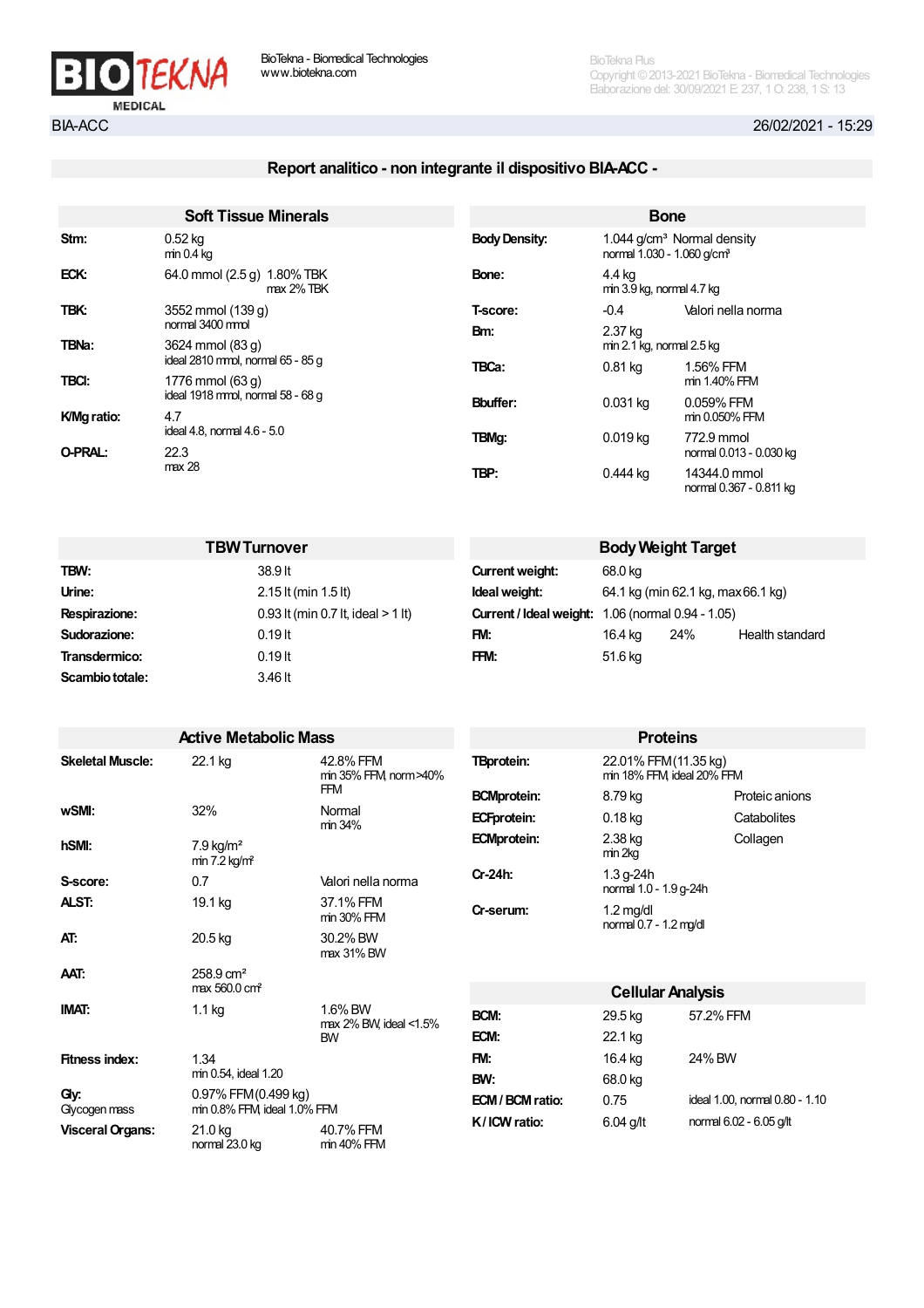

# Report analitico - non integrante il dispositivo BIA-ACC -

### **Energy regulation**

|                  | <b>BMR % Distribution</b> |                 |              | <b>Energy Transfer</b>        |
|------------------|---------------------------|-----------------|--------------|-------------------------------|
|                  | 100% normal               | Gy:             |              | 0.97% FFM (0.499 kg)          |
| Fegato:          | 100%                      | Glycogen mass   |              | min 0.8% FFM ideal 1.0% FFM   |
| Cervello:        | 100%                      |                 | ᠰ            |                               |
| Cuore:           | 100%                      | Glu Free:       | $0.000$ kg   |                               |
| Rene:            | 100%                      | Gucose mass     | ideal 0 kg   |                               |
| Muscolo:         | 100%                      |                 |              |                               |
| Osso:            | 100%                      |                 |              |                               |
| <b>ECMatrix:</b> | 100%                      | AT up 1 month:  | min 0.000 kg |                               |
|                  |                           | AT up 12 month: | min 0.000 kg |                               |
|                  |                           | Le:             | ND kg        | ND% FFM<br>normal 2% - 5% FFM |

|                                     |                                                |                                                                            | <b>Energy Distribution</b> |            |     |                          |
|-------------------------------------|------------------------------------------------|----------------------------------------------------------------------------|----------------------------|------------|-----|--------------------------|
| 24EE:<br>BMR:<br><b>24EE - BMR:</b> | 1819 kcal/day<br>1484 kcal/day<br>335 kcal/day | typical mean 1928 kcal/day<br>min 1300 kcal/day                            | Skeletal Muscle            |            |     | <b>EESkeletal Muscle</b> |
| EEAT:<br>EEVO:<br>EEBone:           | 92 kcal/day<br>903 kcal/day<br>10 kcal/day     | typical mean 108 kcal/day<br>typical mean 1019 kcal/day<br>min 10 kcal/day | <b>Brain</b>               |            |     | EEBrain                  |
| <b>EESkeletal Muscle:</b>           | 287 kcal/day                                   | min 295 kcal/day                                                           | VO - Brain                 |            |     |                          |
| EEBrain:<br>EEIS.                   | 376 kcal/day<br>394 kcal/day                   | typical mean 482 kcal/day<br>typical mean 406 kcal/day                     | Bone                       |            |     | EEVO - EEBrain           |
| dEEMatrix:<br>TEOF:<br>EEspa:       | 31 kcal/day<br>-191 kcal/day<br>514 kcal/day   | max 85 kcal/day<br>typical mean -142 kcal/day<br>typical mean 472 kcal/day | AT                         |            |     | EEBone<br><b>EEAT</b>    |
|                                     |                                                |                                                                            |                            | <b>BMD</b> | EED |                          |

|                           | VO <sub>2</sub>                                  |      |
|---------------------------|--------------------------------------------------|------|
| VO <sub>2</sub> - rest:   | $33.2$ ml / (kg x min)                           | Poor |
| VO <sub>2</sub> mean max: | $ND$ ml / (kg x min)<br>$min 41.0$ m / (kg x mn) | ND.  |

#### Molecular Analysis

Energy Expenditure

**Body Mass** 

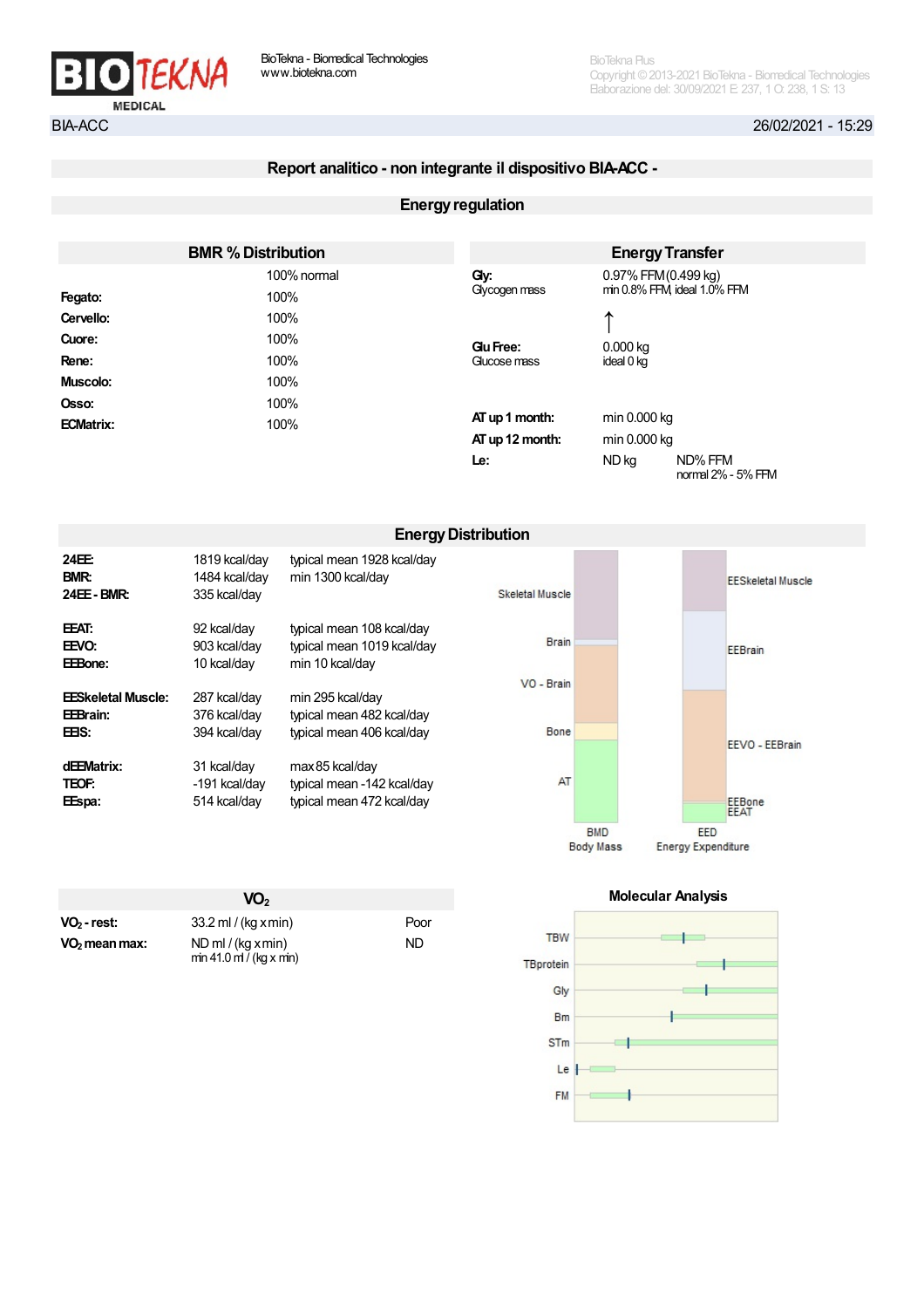